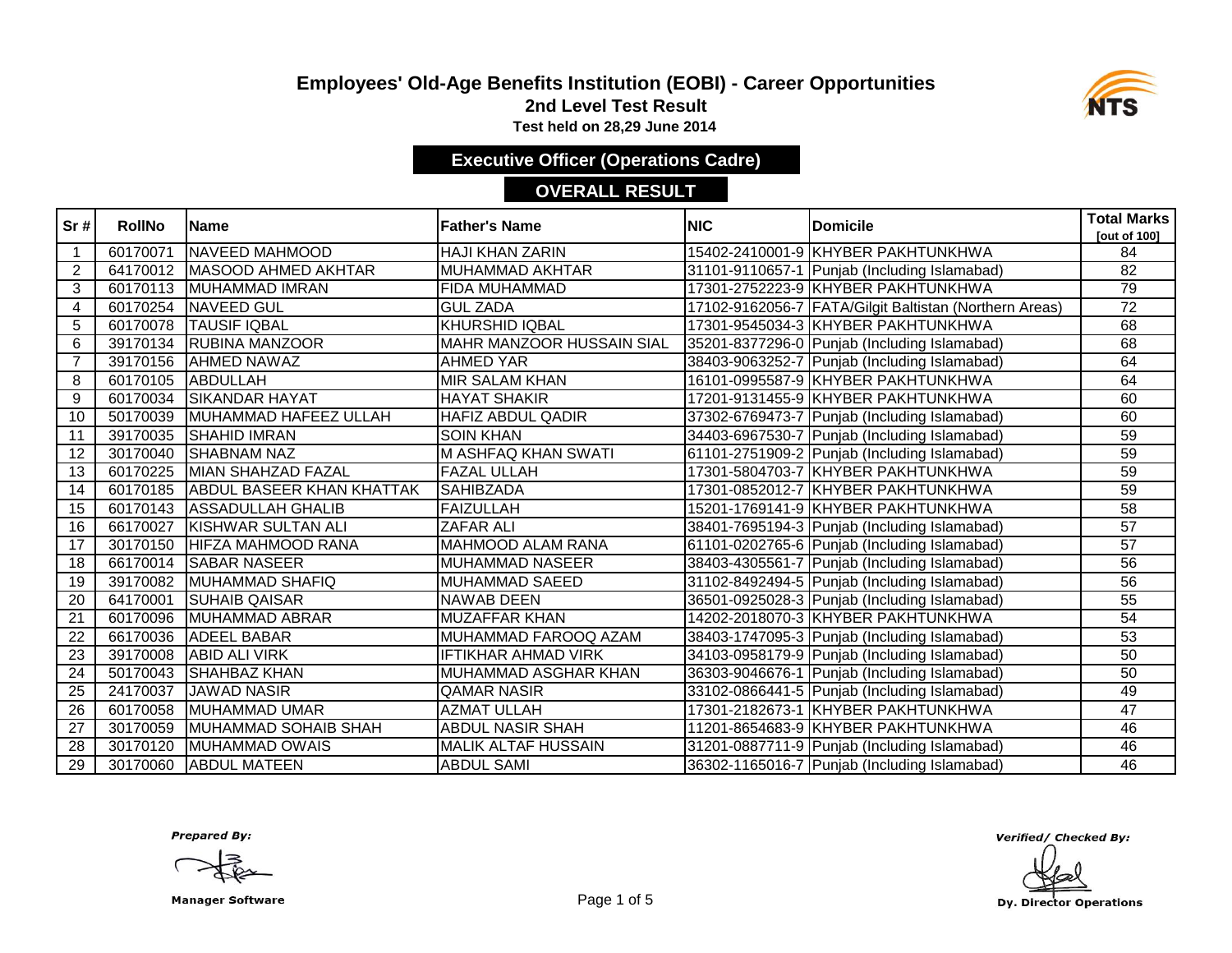#### **Employees' Old-Age Benefits Institution (EOBI) - Career Opportunities 2nd Level Test Result Test held on 28,29 June 2014**



# **Executive Officer (Operations Cadre)**

### **FATA/Gilgit Baltistan (Northern Areas)**

| Sr# | RollNo   | 'Name              | <b>Father's Name</b> | <b>INIC</b>     | <b>Total Marks</b><br><b>Tout of 1001</b> |
|-----|----------|--------------------|----------------------|-----------------|-------------------------------------------|
|     | 60170254 | ` GUL<br>. INAVEED | <b>GUL ZADA</b>      | 17102-9162056-7 | $\overline{\phantom{a}}$<br>-             |

**Prepared By:** 

Manager Software **Example 2 of 5** and 2 of 5

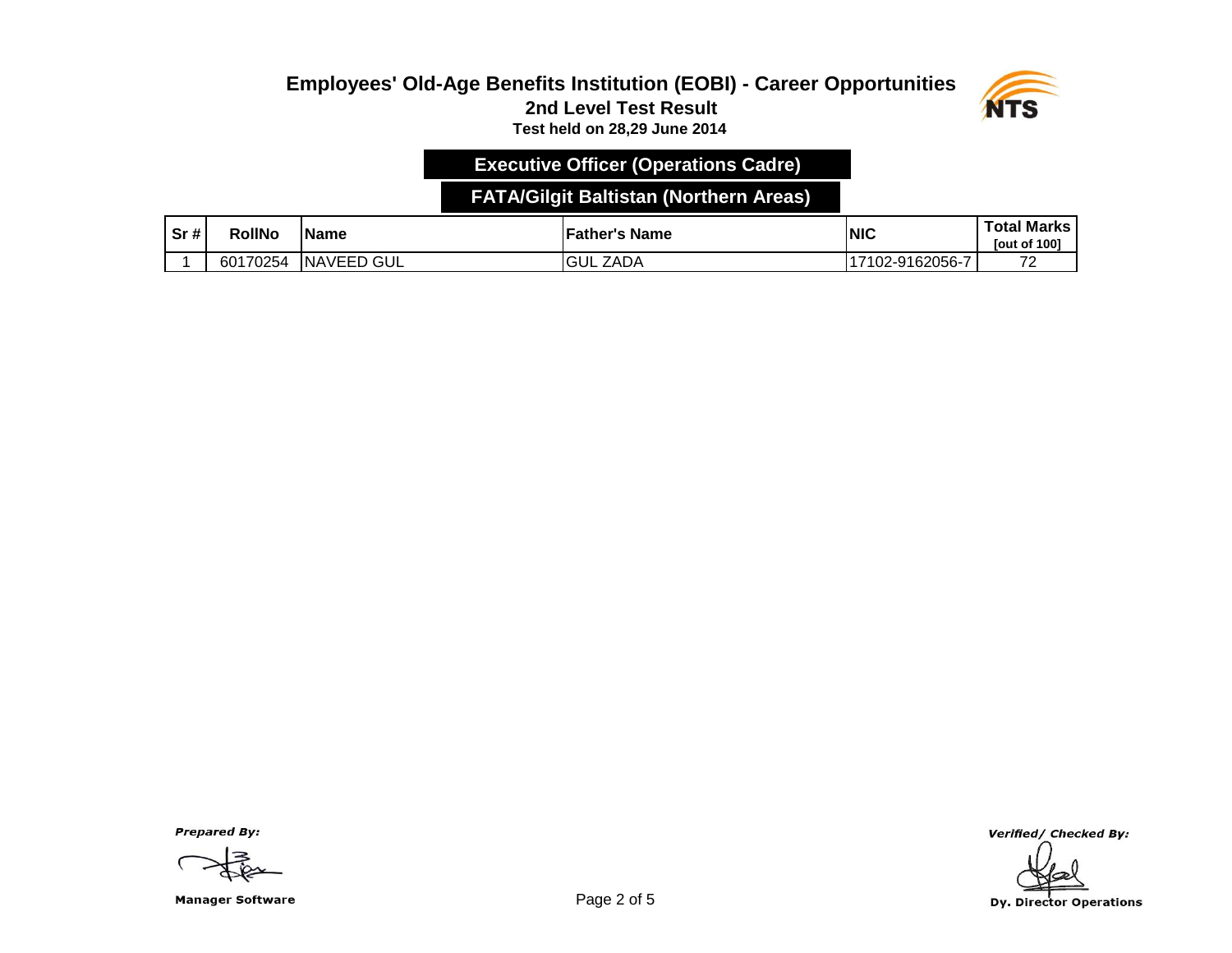# **Employees' Old-Age Benefits Institution (EOBI) - Career Opportunities 2nd Level Test Result**



**Test held on 28,29 June 2014** 

# **Executive Officer (Operations Cadre)**

### **KHYBER PAKHTUNKHWA**

| Sr# | <b>RollNo</b> | <b>IName</b>                     | <b>Father's Name</b>    | INIC.           | <b>Total Marks</b><br><b>Tout of 1001</b> |
|-----|---------------|----------------------------------|-------------------------|-----------------|-------------------------------------------|
|     | 60170071      | NAVEED MAHMOOD                   | <b>HAJI KHAN ZARIN</b>  | 15402-2410001-9 | 84                                        |
| 2   | 60170113      | IMUHAMMAD IMRAN                  | <b>FIDA MUHAMMAD</b>    | 17301-2752223-9 | 79                                        |
| 3   | 60170078      | <b>TAUSIF IQBAL</b>              | KHURSHID IQBAL          | 17301-9545034-3 | 68                                        |
| 4   | 60170105      | IABDULLAH                        | MIR SALAM KHAN          | 16101-0995587-9 | 64                                        |
| 5   | 60170034      | <b>SIKANDAR HAYAT</b>            | <b>HAYAT SHAKIR</b>     | 17201-9131455-9 | 60                                        |
| 6   | 60170225      | <b>MIAN SHAHZAD FAZAL</b>        | <b>FAZAL ULLAH</b>      | 17301-5804703-7 | 59                                        |
|     | 60170185      | <b>ABDUL BASEER KHAN KHATTAK</b> | <b>SAHIBZADA</b>        | 17301-0852012-7 | 59                                        |
| 8   | 60170143      | IASSADULLAH GHALIB               | <b>FAIZULLAH</b>        | 15201-1769141-9 | 58                                        |
| 9   | 60170096      | <b>IMUHAMMAD ABRAR</b>           | <b>MUZAFFAR KHAN</b>    | 14202-2018070-3 | 54                                        |
| 10  | 60170058      | <b>IMUHAMMAD UMAR</b>            | <b>AZMAT ULLAH</b>      | 17301-2182673-1 | 47                                        |
| 11  | 30170059      | MUHAMMAD SOHAIB SHAH             | <b>ABDUL NASIR SHAH</b> | 11201-8654683-9 | 46                                        |

**Prepared By:** 

Manager Software **Example 2 of 5** and 2 of 5

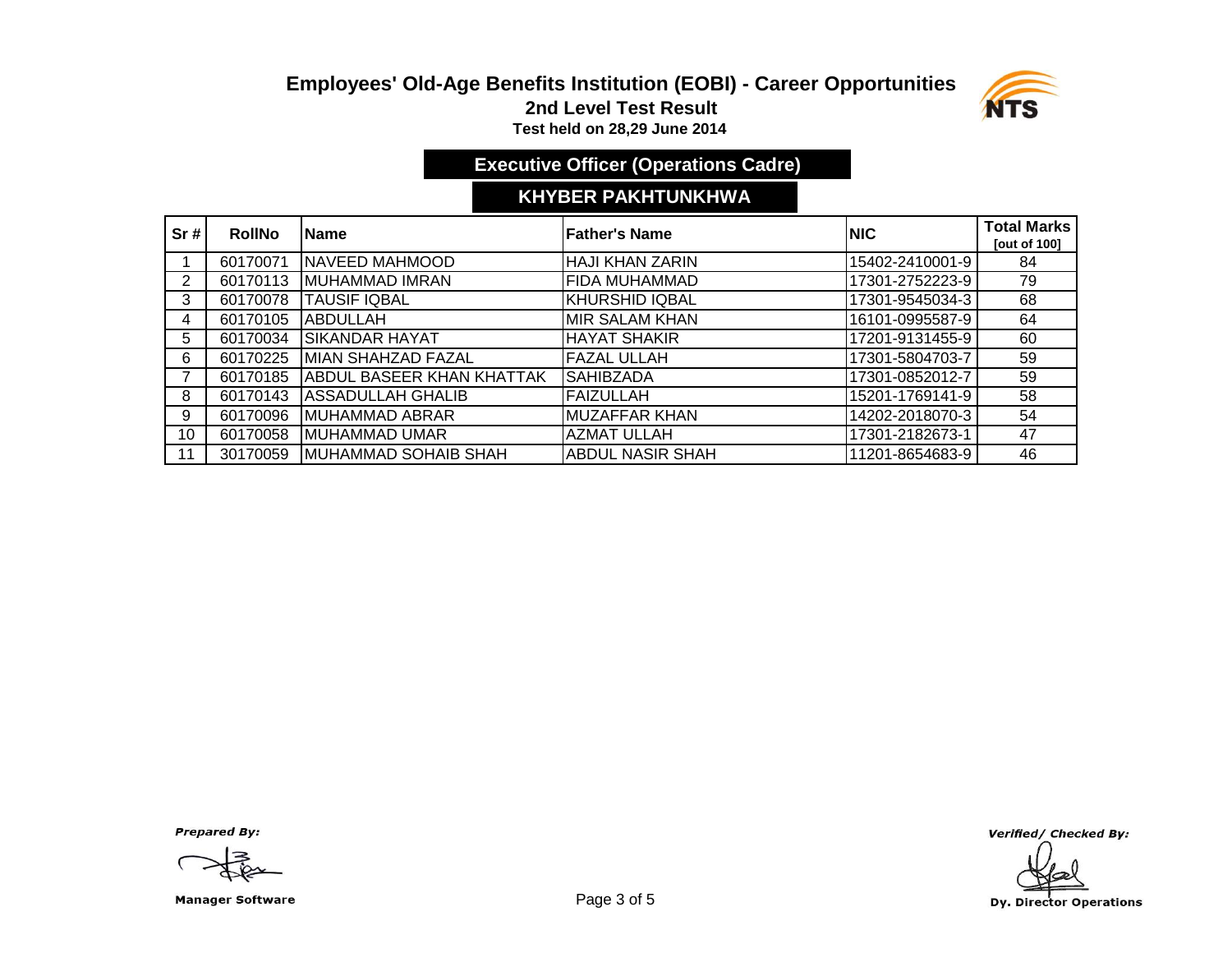### **Employees' Old-Age Benefits Institution (EOBI) - Career Opportunities**



**2nd Level Test Result**

**Test held on 28,29 June 2014** 

# **Executive Officer (Operations Cadre)**

### **Punjab (Including Islamabad)**

| Sr# | <b>RollNo</b> | <b>IName</b>                   | <b>Father's Name</b>             | <b>NIC</b>      | <b>Total Marks</b><br>[out of 100] |
|-----|---------------|--------------------------------|----------------------------------|-----------------|------------------------------------|
|     | 64170012      | <b>I</b> MASOOD AHMED AKHTAR   | MUHAMMAD AKHTAR                  | 31101-9110657-1 | 82                                 |
| 2   | 39170134      | <b>RUBINA MANZOOR</b>          | <b>MAHR MANZOOR HUSSAIN SIAL</b> | 35201-8377296-0 | 68                                 |
| 3   | 39170156      | <b>AHMED NAWAZ</b>             | <b>AHMED YAR</b>                 | 38403-9063252-7 | 64                                 |
| 4   | 50170039      | <b>I</b> MUHAMMAD HAFEEZ ULLAH | <b>HAFIZ ABDUL QADIR</b>         | 37302-6769473-7 | 60                                 |
| 5.  | 39170035      | <b>ISHAHID IMRAN</b>           | <b>SOIN KHAN</b>                 | 34403-6967530-7 | 59                                 |
| 6   | 30170040      | <b>ISHABNAM NAZ</b>            | <b>M ASHFAQ KHAN SWATI</b>       | 61101-2751909-2 | 59                                 |
| 7   | 66170027      | <b>IKISHWAR SULTAN ALI</b>     | ZAFAR ALI                        | 38401-7695194-3 | 57                                 |
| 8   | 30170150      | IHIFZA MAHMOOD RANA            | <b>MAHMOOD ALAM RANA</b>         | 61101-0202765-6 | 57                                 |
| 9   | 66170014      | <b>ISABAR NASEER</b>           | <b>MUHAMMAD NASEER</b>           | 38403-4305561-7 | 56                                 |
| 10  | 39170082      | <b>IMUHAMMAD SHAFIQ</b>        | MUHAMMAD SAEED                   | 31102-8492494-5 | 56                                 |
| 11  | 64170001      | <b>I</b> SUHAIB QAISAR         | NAWAB DEEN                       | 36501-0925028-3 | 55                                 |
| 12  | 66170036      | <b>ADEEL BABAR</b>             | MUHAMMAD FAROOQ AZAM             | 38403-1747095-3 | 53                                 |
| 13  | 39170008      | <b>ABID ALI VIRK</b>           | IFTIKHAR AHMAD VIRK              | 34103-0958179-9 | 50                                 |
| 14  | 50170043      | ISHAHBAZ KHAN                  | MUHAMMAD ASGHAR KHAN             | 36303-9046676-1 | 50                                 |
| 15  | 24170037      | <b>JAWAD NASIR</b>             | <b>QAMAR NASIR</b>               | 33102-0866441-5 | 49                                 |
| 16  | 30170120      | IMUHAMMAD OWAIS                | <b>MALIK ALTAF HUSSAIN</b>       | 31201-0887711-9 | 46                                 |
| 17  | 30170060      | IABDUL MATEEN                  | ABDUL SAMI                       | 36302-1165016-7 | 46                                 |

**Prepared By:** 

Manager Software **Example 2 and Software** Page 4 of 5